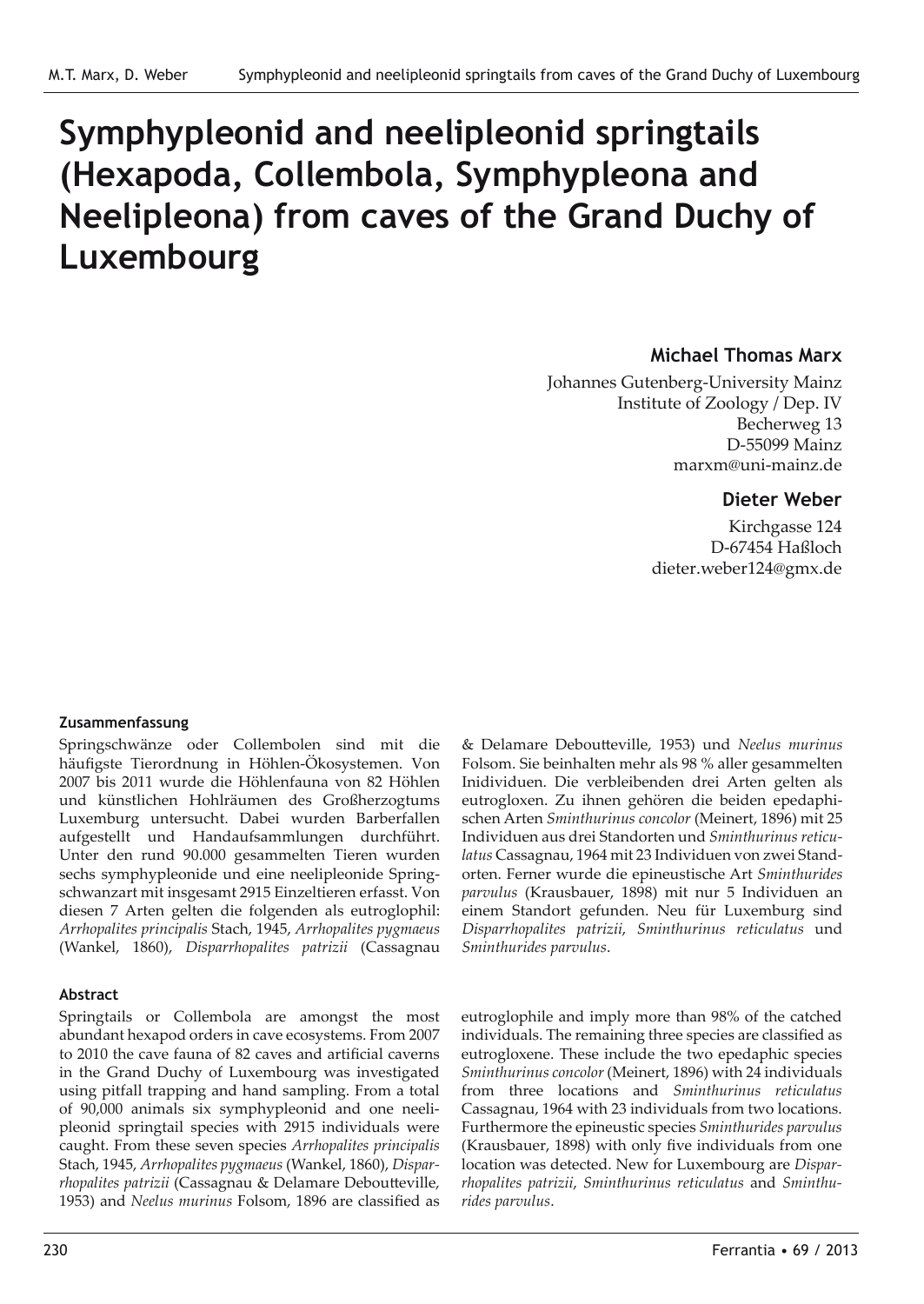#### **Résumé**

Les collemboles font partie des ordre d'animaux les plus fréquents dans les écosystèmes cavernicoles. Entre 2007 et 2011, la faune cavernicole de 82 cavités naturelles et artificielles du grand-duché de Luxembourg a été étudiée. Les méthodes appliquées comprenaient des pièges Barber et des collectes à la main. Parmi les 90 000 spécimens d´animaux collectés, six espèces de collemboles symphypleonides et une espèce de collembole neelipleonide ont été identifiées, avec un nombre total de 2915 individus. Parmi ces 7 espèces, les suivantes sont classées comme subtroglophiles: *Arrhopalites principalis* Stach, 1945, *Arrhopalites pygmaeus* (Wankel, 1860), *Disparrhopalites patrizii* (Cassagnau & Delamare

## **1 Introduction**

The presence of springtails in caves was early described by Wright & Haliday (1857) and Carpenter (1897). Springtails are very sensitive to humidity and temperature changes. In many caves humidity is close to 100% and temperature vary little from 9°C, thus surface species that make their way into these habitats enter a frost-free environment with little or no climatic variation (Thibaud 1970; Hopkin 1997). Collembolan cave biogeography is a series of vicariance events following cave invasions by widespread species, followed by dispersionist episodes from newly adapted cave forms (Christiansen & Culver 1987). Species which occur in caves show several differences in reproduction, physiology and behavior in comparison to non-cave adapted species (Thibaud & Vannier 1986, Barra 1991). These include for example lower fecundity and slower embryonic *Neelus murinus*



**Fig. 1:** Caves with *Neelus murinus* in Luxembourg.

Deboutteville, 1953) et *Neelus murinus* Folsom. Elles comprennent plus de 98% de tous les individus collectés. Les autres trois espèces sont eutrogloxènes. Parmi eux se trouvent les deux espèces édaphiques *Sminthurinus concolor* (Meinert, 1896) avec 25 individus venant de trois sites et *Sminthurinus reticulatus* Cassagnau, 1964, avec 23 individus de deux sites. Par ailleurs, l'espèce epineustique *Sminthurides parvulus* (Krausbauer, 1898) a été trouvée dans un seul site avec seulement trois individus. Les espèces *Disparrhopalites patrizii, Sminthurinus reticulatus* et *Sminthurides parvulus* sont nouvelles pour le Luxembourg.

and post embryonic development (Lee & Thibaud 1987, Lee & Kim 1995), increased levels of fat but decreased water content and ability to regulate water loss (Vannier & Thibaud 1978, 1984, Vannier & Verdier 1981, Thibaud & Vannier 1986).

Only a few investigations about springtails in Luxembourg exist. The work of N. Stomp and W. Weiner has given us a better understanding of the springtail fauna of Luxembourg. They presented some remarkable findings of the Luxembourg sandstone region (Lias Hettangien) (Stomp & Weiner 2005) and described new species like *Orchesella erpeldingae* and *Superodontella euro* (Stomp 1968a, 1968b, 1969, Stomp & Weiner 1994, Weiner & Stomp 1995, 2001, 2003). Further investigations about some species of the genus *Orchesella* are by Stomp (1967) as well as Reiffers & Arendt (1995). Stomp & Weiner (2005) report *Arrhopalites pygmaeus* from Grotte de Ste Barbe and from the Däiwelslach (Devils cave) near Kopstal.



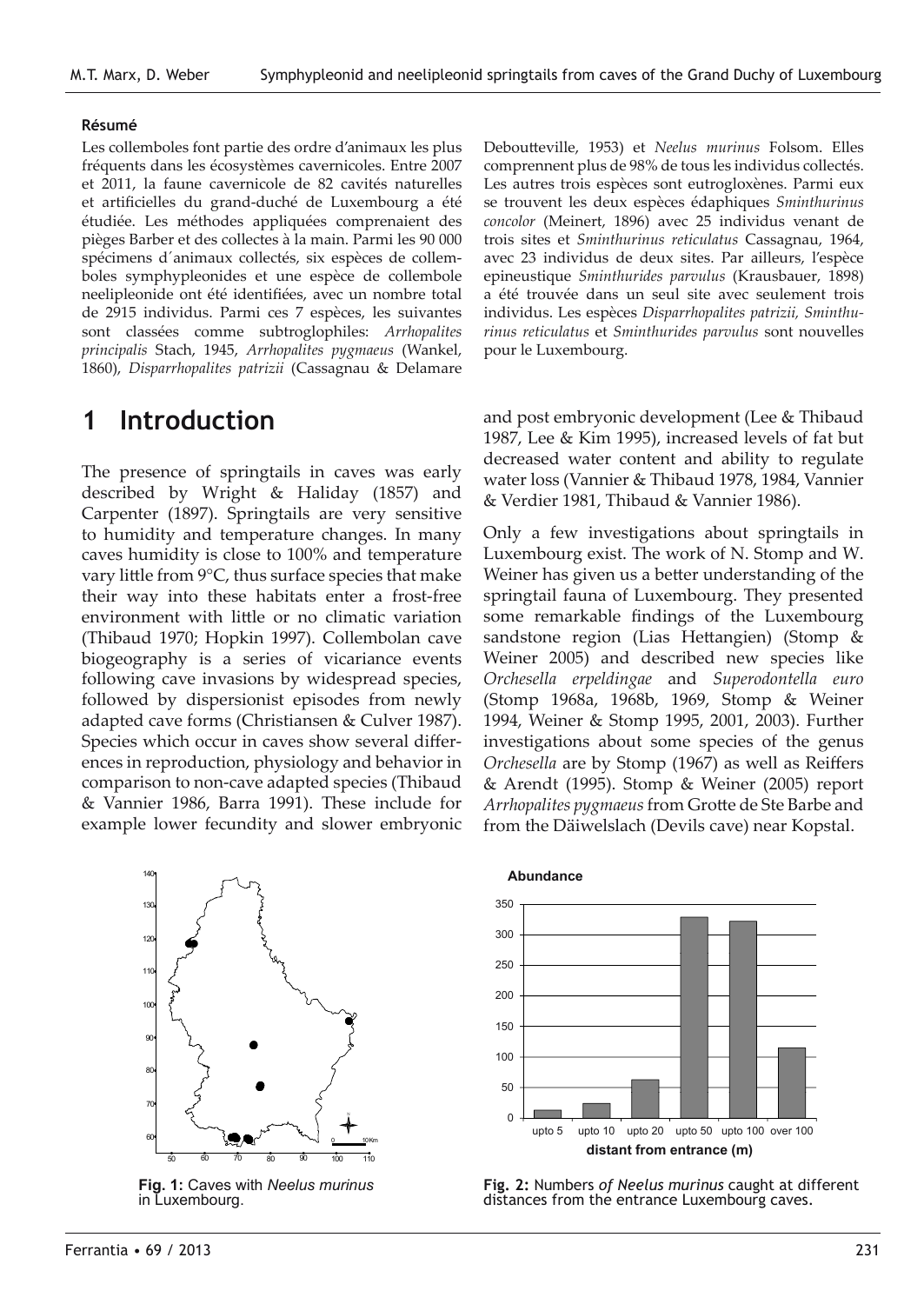In this contribution seven symphypleonid and neelipleonid springtail species of different caves and locations in Luxembourg are presented.

## **2 Neelipleona**

## **2.1 Neelidae**

#### *Neelus murinus* **Folsom, 1896**

This small blind species has a total length of 0.7 mm, is yellowish coloured and shows a holarctic distribution. *N. murinus* lives preferably in moist soil and moss (Bretfeld 1999) and according to Massoud & Thibaud (1973) it is troglophile. It was found in Mexico up to 2800 m altitude (Bonet 1947).

Altogether 875 individuals were detected in 16 caves, with the main distribution and abundance in the iron ore mines of Rumelange (676 ind.) and Dudelange (178). Further single individuals were found in caves or mines of Niederwampach (3), Mersch (5) and Girsterklaus (2) as well as in the town fortification of Luxembourg City (11).



*Sminthurides parvulus*

**Fig. 3:** Caves with *Sminthurides parvulus* in Luxembourg.

## **3 Symphypleona**

## **3.1 Sminthurididae**

#### *Sminthurides parvulus* **(Krausbauer, 1898)**

This blue-violet species with 8+8 ommatidia has a total length 0.55 mm in females and 0.3 mm in males. In the genus *Sminthurides* all of the



**Fig. 4:** Female of *Sminthurides parvulus* with the five-segmented forth antennal segment.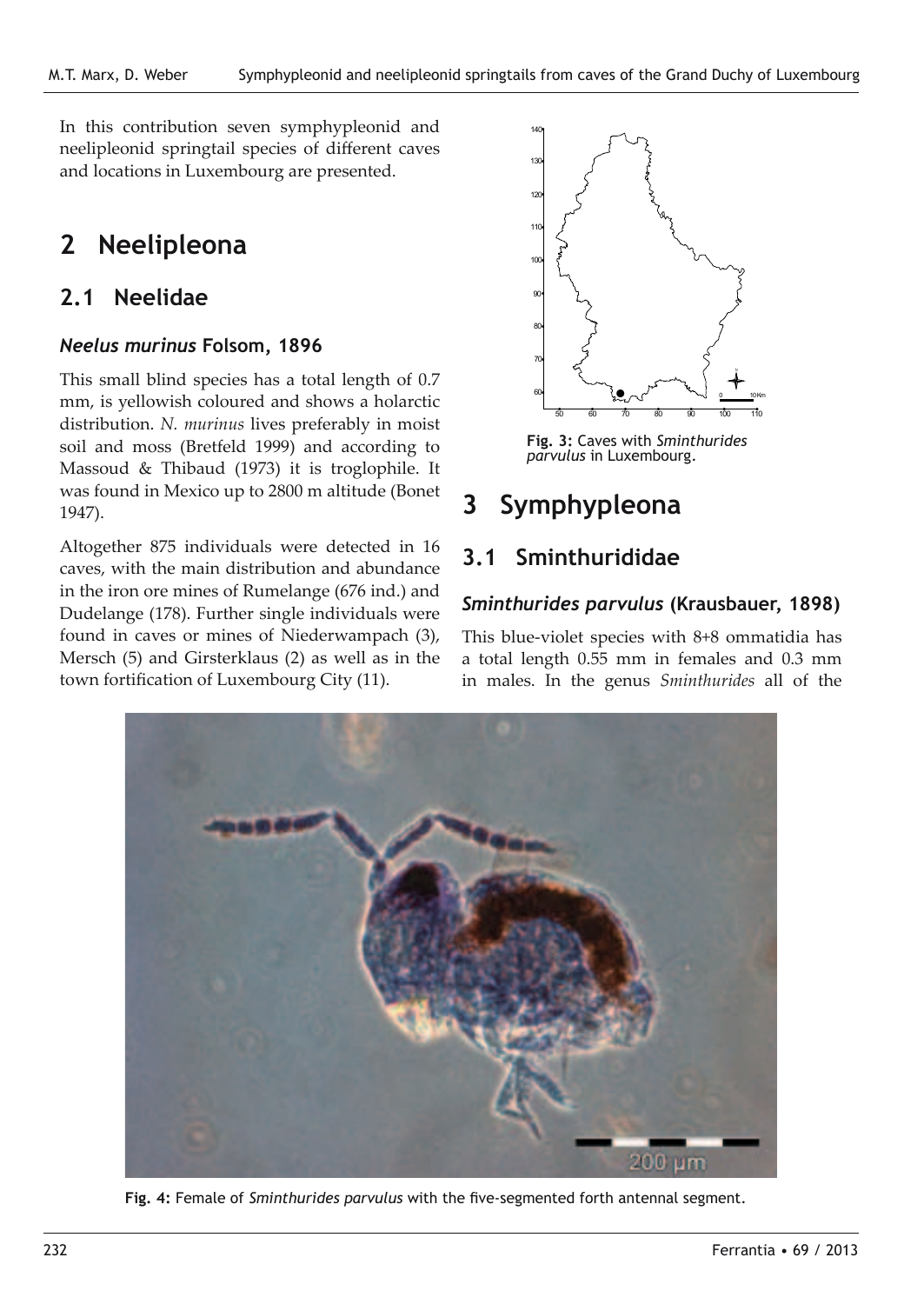

**Fig. 5:** Fourth antennal segment of *Arrhopalites principalis* with six subsegments.

European species are classified as epineustic, which means that the main occurrence of the specimen is on water surfaces of different water bodies (Palissa 2000). Therefore the modified mucrones (end parts of the furca) of these species are broad and flat to jump on the water surface. The maximum lifespan in this genus is 30 to 50 days and females are only able to fertilize once during their life (Blancquaert & Mertens 1977, Blancquaert 1981, Blancquaert & al. 1981). The male antenna is modified to grasp the female during mating with special curved and modified spines on the second and third antennal segment. Females of *S. parvulus* show a subdivision of the fourth antennal segment into five subsegments with the basal one being the longest (Nosek 1962)



**Fig. 6:** Caves with *Arrhopalites principalis* in Luxembourg.



**Fig. 7:** Numbers *of Arrhopalites principalis* caught at different distances from the entrance Luxembourg caves.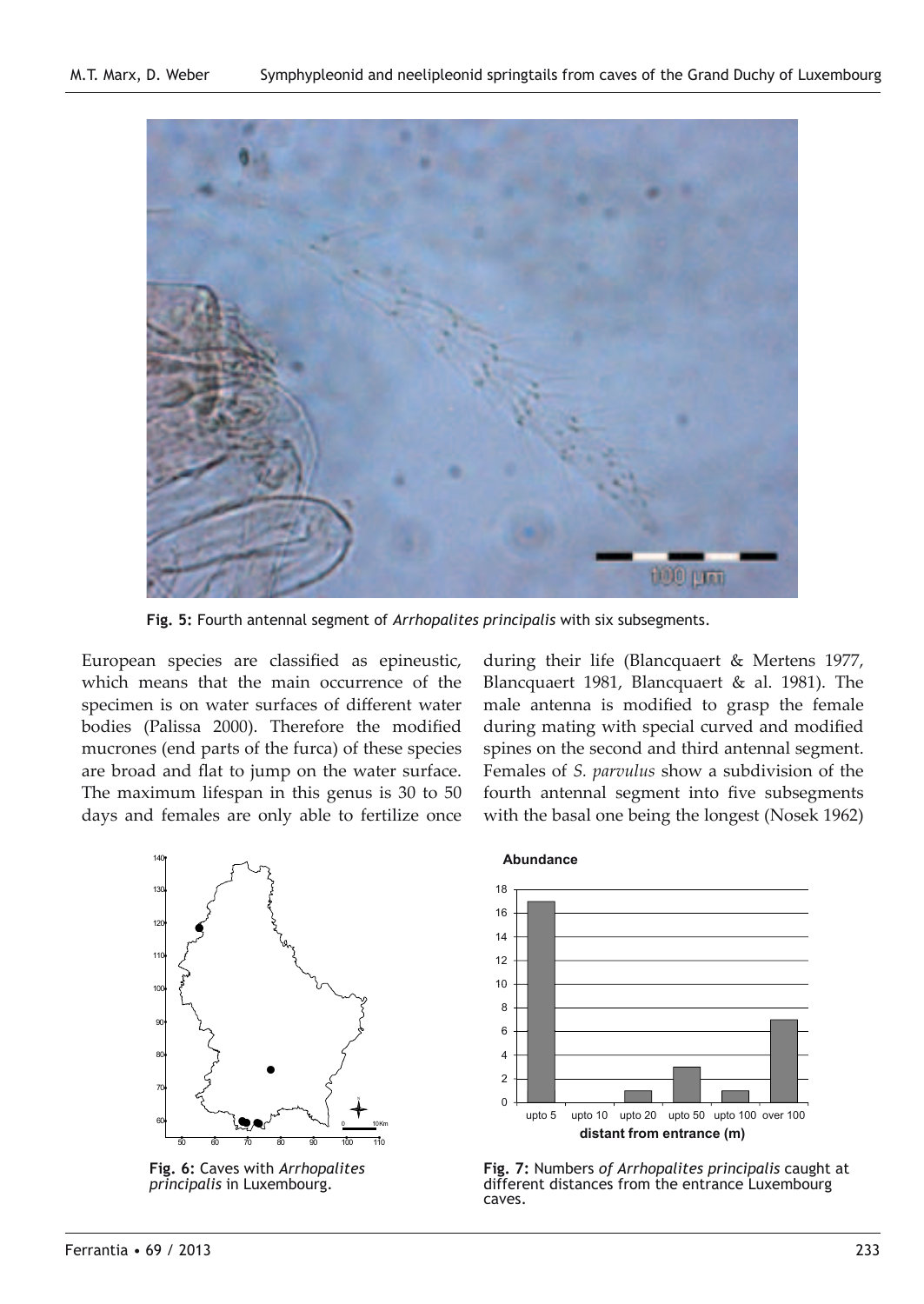

**Fig. 8:** Fourth antennal segment of *Arrhopalites pygmaeus* with five subsegments.

(figure 4). This species occurs in Europe and lives near and on fresh waters, in wet moss and litter up to 2600 m altitude in the Pyrenees (Cassagnau 1961; Bretfeld 1999).

*S. parvulus* was found only one time with five individuals in the entrance area of the iron ore mine Laange Gronn X near Rumelange. Thus it can be classified as eutrogloxene. *Arrhopalites pygmaeus*

# # # # # # # # # # # 60 70 80 90 100 110 120 130 140 50 60 70 80 90 100 110  $\bullet$ 98 4 ### . . ## # # #  $\bullet$   $\rightsquigarrow$  $\ddot{\bullet}$ # 0 10Km

**Fig. 9:** Caves with *Arrhopalites pygmaeus* in Luxembourg.

## **3.2 Arrhopalitidae**

### *Arrhopalites principalis* **Stach, 1945**

*A. principalis* has a total length of 1 mm with a brownish to bluish-grey colour and 1+1 dark ommatidia (Bretfeld 1999). The fourth antennal segment is divided into six subsegments (figure 5).



**Fig.10:** Numbers *of Arrhopalites pygmaeus* caught at different distances from the entrance Luxembourg caves.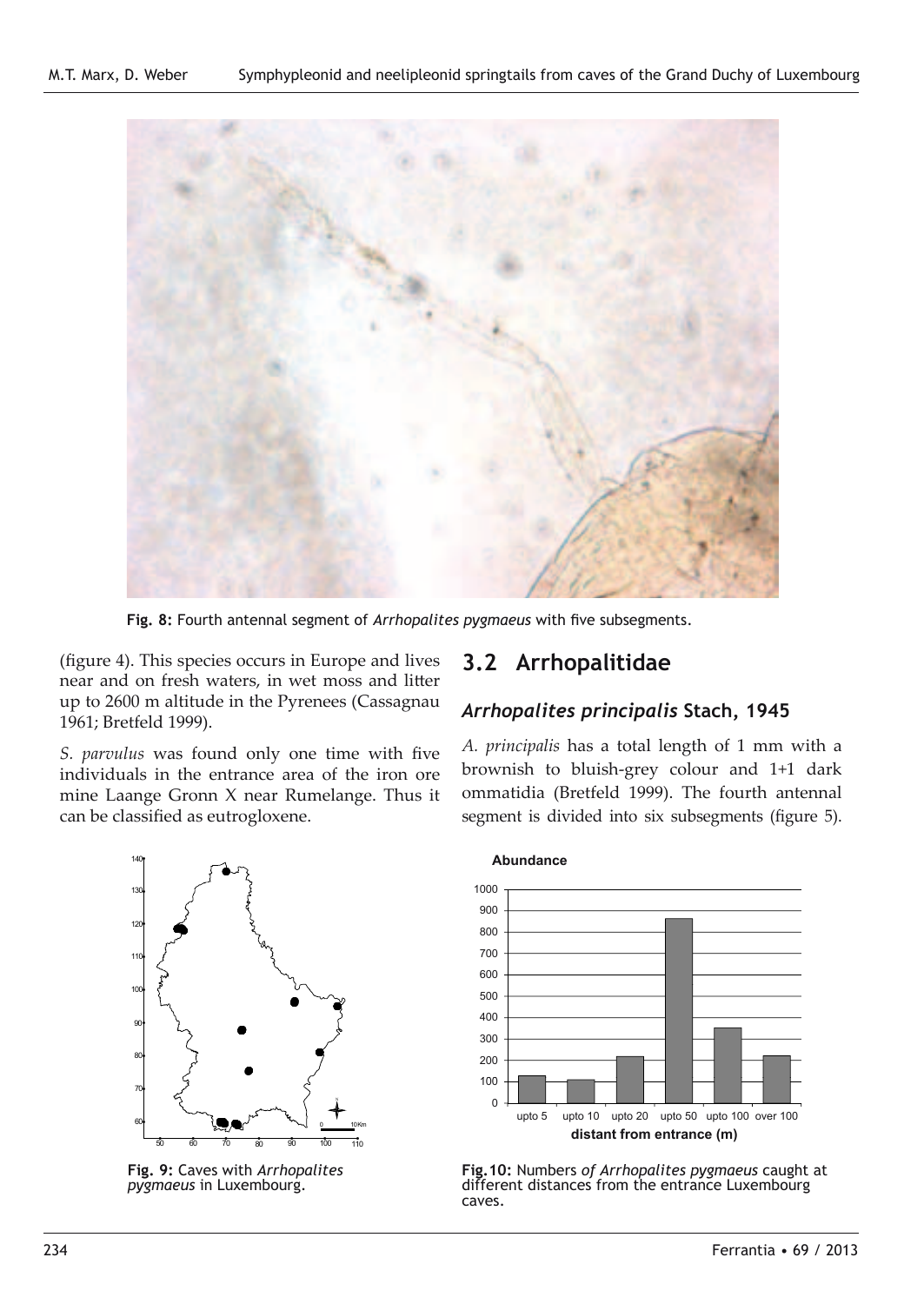This species has a Holarctic occurrence and live in damp moss, litter, soil down to 15 cm and is classified as troglophile (Massoud & Thibaud 1973). In the United States it was found up to an altitude of 3900 m (Fjellberg 1984).

In this investigation *A. principalis* was infrequently found in caves and mines of Niederwampach (17 ind.), Rumelange (9), Dudelange (2) and in the town fortification of Luxembourg City (1). But the occurrence of this species up to a depth of 160 m confirms the classification of Massoud and Thibaud (1973) as troglophile.

#### *Arrhopalites pygmaeus* **(Wankel, 1860)**

The white or less rusty red coloured *A. pygmaeus* has a total length of 1.2 mm and more or less pigmented 1+1 ommatidia (Bretfeld 1999). The fourth antennal segment is divided into five subsegments (figure 8). It shows a Holarctic occurrence and lives usually in cooler and moister climates of Europe (Bretfeld 1999). *A. pygmaeus* was often found in caves of Hungary (Stach 1945; Dányi 2011), but this species was also found in damp moss, litter and soil of open habitats and is therefore classified as troglophile or eutroglophile (Leruth 1939; Rusek 1972; Massoud & Thibaud 1973; Zaenker 2001, 2002, 2003, 2007, Stomp & Weiner 2005). However Strinati (1965), Skalski & Skalska (1969), Dobat (1975, 1978), Schulz (1992, 1994), Bernasconi (1994) and Fischer (1999) classified *A. pygmaeus* as troglobiont. Other authors prefer the classification trogloxene to eutroglobiont for this species (Eckert & al. 1998; Eckert 1999; Eckert & Palissa 1999; Weber 2004). Gisin *Sminthurinus concolor*



Tussentunnel I and II. **Fig. 11:** Caves with *Sminthurinus concolor* in Luxembourg.

(1960) found *A. pygmaeus* exclusively in caves and after Plachter (1976) it is strongly related to caves. He found *A. pygmaeus* in caves the entire year and demonstrated the reproduction of this species in cave habitats. For this reason the classification of *A. pygmaeus* is very difficult and not finally solved at this time.

Altogether 1895 individuals were caught at almost all sampled locations and different kinds of caves and mines, thus it was the most abundant species of this investigation.

## **3.3 Katiannidae**

#### *Sminthurinus concolor* **(Meinert, 1896)**

*S. concolor* is black-violet coloured with 8+8 ommatidia and has a total length of 1.5 mm (Bretfeld 1999). The occurrence of this species is Palaearctic with some isolated records in Luxembourg (Stomp 1969, 2005). *S. concolor* lives in humid habitats near or on the soil and in moss (Bretfeld 1999). Therefore it can be classified as eutrogloxene.

In this investigation specimen were found in the entrance area of the iron ore mine Minière Hutbierg (14 ind.) and the iron ore mine Minière Weltschegrond I (1 individual) near Rumelange, in a gypsum mine near Girsterklaus (8 individuals) and in the Keltenhiel cave near Muellerthal (1 ind.). It can be classified as eutrogloxene.

#### *Sminthurinus reticulatus* **Cassagnau, 1964**

The background colour of *S. reticulatus* is yellow with bluish green lateral and cross stripes on the abdomen. The eye patches consist of 8+8 ommatidia and adults have a total length of 0.7 mm (Bretfeld 1999). Between the eye there is a dark band, which leaves the area around the eye patches unpigmented (Fjellberg 2007). *S. reticulatus* lives preferably in soil and moss, but also on fields and dry meadows (Böhle 1991; Bretfeld 1999), thus it can be classified as eutrogloxene.

21 individuals of this species were detected in two Laangebierg iron ore mines near Dudelange and 1 individual in each of in the former railway tunnels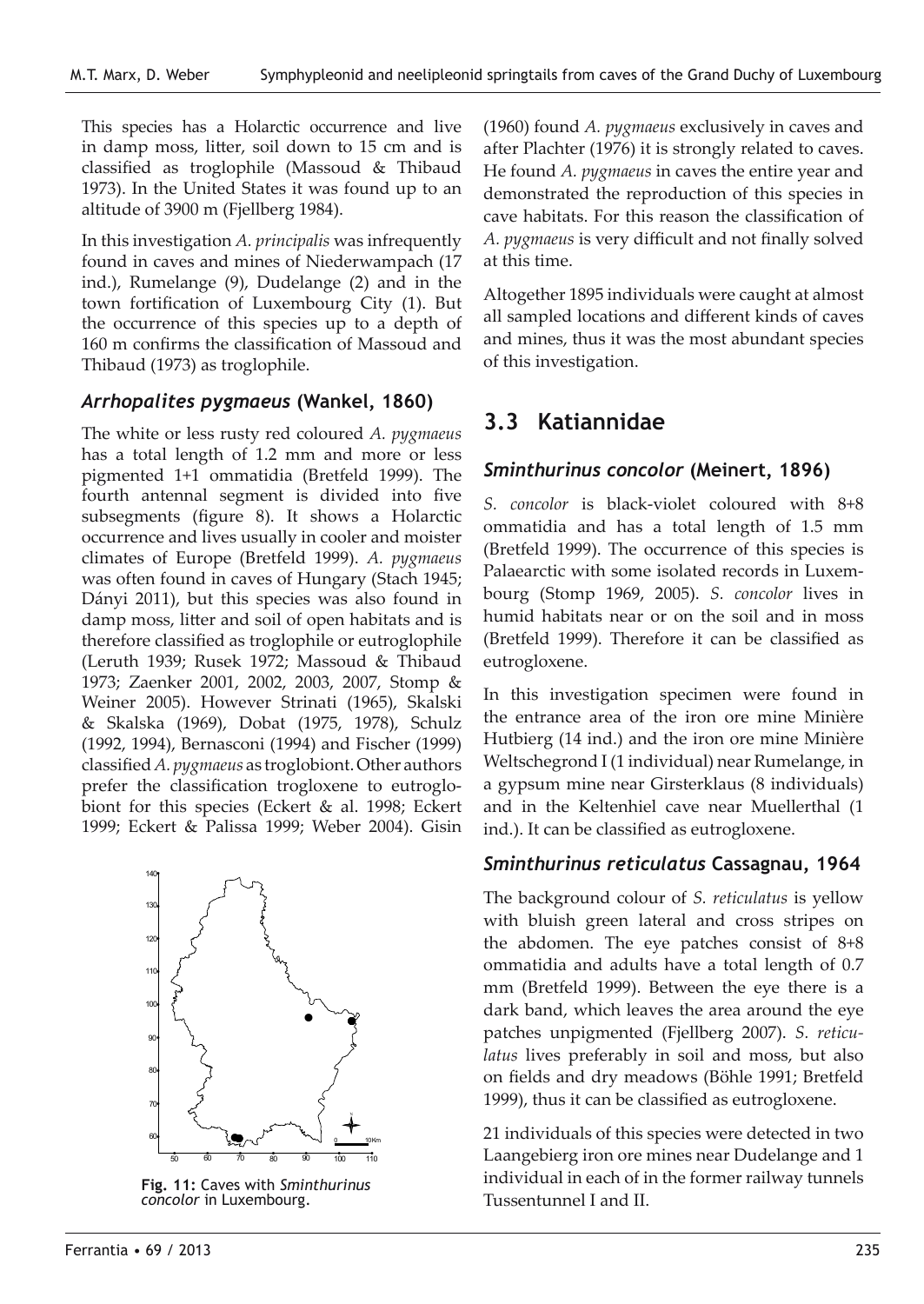

*Sminthurinus reticulatus*

**Fig. 12:** Caves with *Sminthurinus reticulatus* in Luxembourg.

### **3.4 Sminthuridae**

#### *Disparrhopalites patrizii* **(Cassagnau & Delamare Deboutteville, 1953)**

*D. patrizii* is a rare white coloured species with sometimes weak dorsal pigment on the large abdomen (Bretfeld 1999). The eye patches (8+8 ommatidia) are dark blue (figure 15) and the fourth antennal segment consists of 12 subsegments. *D. patrizii* is classified as hygrophile (Dallai & Malatesta 1982) and was often found in caves of different European countries (Delamare Deboutteville & Bassot 1957; Gough 1972; Gama 1988). Christian (1999) collected this species in the catacombs of St. Stephans Cathedral in Vienna.



**Fig. 14:** Caves with *Disparrhopalites patrizii* in Luxembourg.



**Fig. 13:** Numbers *of Sminthurinus reticulatus* caught at different distances from the entrance Luxembourg caves.

But it was also found on open habitats of South Italy and Germany (Dallai 1973; Schleuter 1985). Thus it can be classified as eutroglophile. With one exception (one individual in the Kelsbaach cave near Machtum) the 62 individuals of *D. patrizii* were caught in the town fortifications (Fort Berlaimont, Fort Louvigny and Fort Lambert) of Luxembourg City.

## **4 Acknowledgments**

We thank Jill Yager, Antioch, for checking the English. Stefan Zaenker, Fulda, checked the script.

## **5 References**

- Barra J.A. 1991. Biologie et structures adaptives des Collemboles Entomobryomorphes cavernicoles. Rev. Ecol. Biol. Sol 28: 189-195.
- Bernasconi R. 1994. Suisse. Encyclopaedia biospeologica, 1: 809-818, Moulis, Bucarest.
- Blancquaert J.P. & Mertens J. 1977. Mating behaviour in *Sphaeridia pumilis* (Collembola). Pedobiologia 17: 343-349.
- Blancquaert J.P. 1981. Mating behaviour in some Sminthurididae (Collembola) with reference to the systematics of Symphypleona. Pedobiologia 22: 1-4.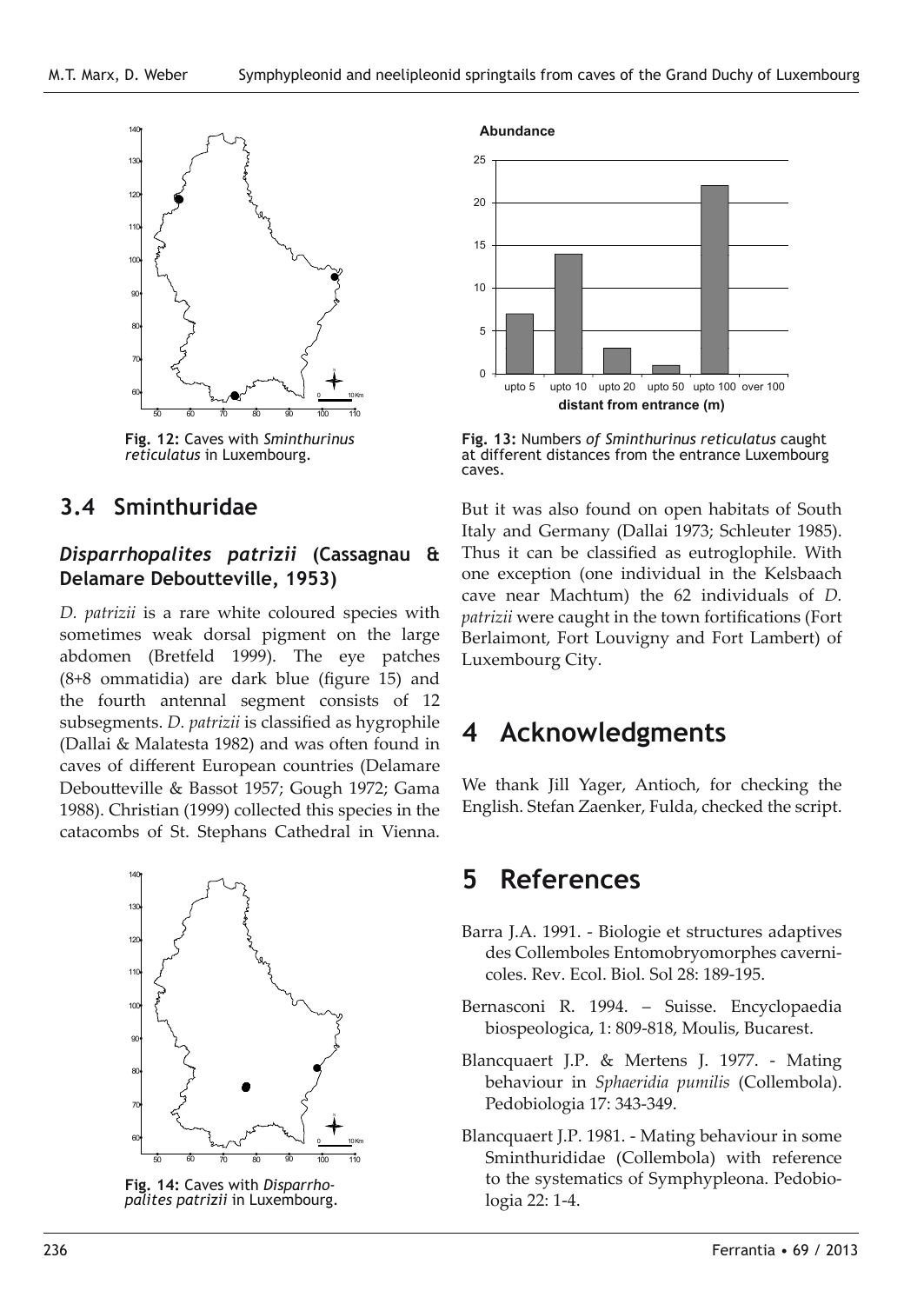

**Fig. 15:** Dark eye patch with 8 ommatidia of *Disparrhopalites patrizii*.

- Blancquaert J.P., Coessens R. & Mertens J. 1981. - Life history of some Symphypleona (Collembola) under experimental conditions. II. Postembryonal development and reproduction. . Rev. Ecol. Biol. Sol 18: 373-390.
- Bonet F. 1947. Monografía de la familia Neelidae (Collembola). Rev. Soc. Mexic. Hist. Natur. 8: 131-192.
- Bretfeld G. 1999. Symphypleona, in Dunger W. (ed), Synopses on Palaearctic Collembola, Volume 2, Abhandlungen und Berichte Naturkundemuseum Görlitz 71: 1-318.
- Carpenter G. H. 1897. The Collembola of Mitchelstown cave. Irish Naturalist 6: 225-231.
- Cassagnau P. 1961. Écologie du sol dans les Pyrénées centrales. Les biocénoses des Collemboles. Actualités Sci. Industr. 1283, Paris, Hermann: 1-235.
- Christian E. 1999. Die Fauna der Katakomben des Wiener Stephansdomes. Verh. Zool.-Bot. Ges. Österreich 135: 41-60.
- Christiansen K. & Culver, D. 1987. Biogeography and the distribution of cave Collembola. Journal of Biogeography 14: 459-477.
- Dallai R. & Malatesta E. 1982. Recerche sui Collemboli. XXVI. Collemboli cavernicoli italiani. Lavori Soc. Ital. Biogeogr. (NS) 7: 173-194.
- Dallai R. 1973. Recerche sui Collemboli. XVII. Le Isole Eolie. Lavori Soc. Ital. Biogeogr. (NS) 3: 481-590.
- Dányi L. 2011. Cave dwelling springtails (Collembola) of Hungary: A review. Soil Organisms 83(3): 419-432.
- Delamare Deboutteville C. & Bassot J.-M. 1957. Collemboles Symphypléones de Madère et remarques biogéographiques. Vie et Milieu 8: 76-86.
- Dobat K. 1975. Die Höhlenfauna der Schwäbischen Alb mit Einschluss des Dinkelberges, des Schwarzwaldes und des Wutachgebietes. Abhandlungen zur Karst- und Höhlenkunde, Reihe D, Paläontologie, Zoologie, 2: 260 - 381, München.
- Dobat K. 1978. Die Höhlenfauna der Fränkischen Alb. Abhandlungen zur Karst- und Höhlenkunde, Reihe D, Paläontologie, Zoologie, 3: 11-240, München.
- Eckert R. & Palissa, A. 1999. Beiträge zur Collembolenfauna von Höhlen der deutschen Mittel-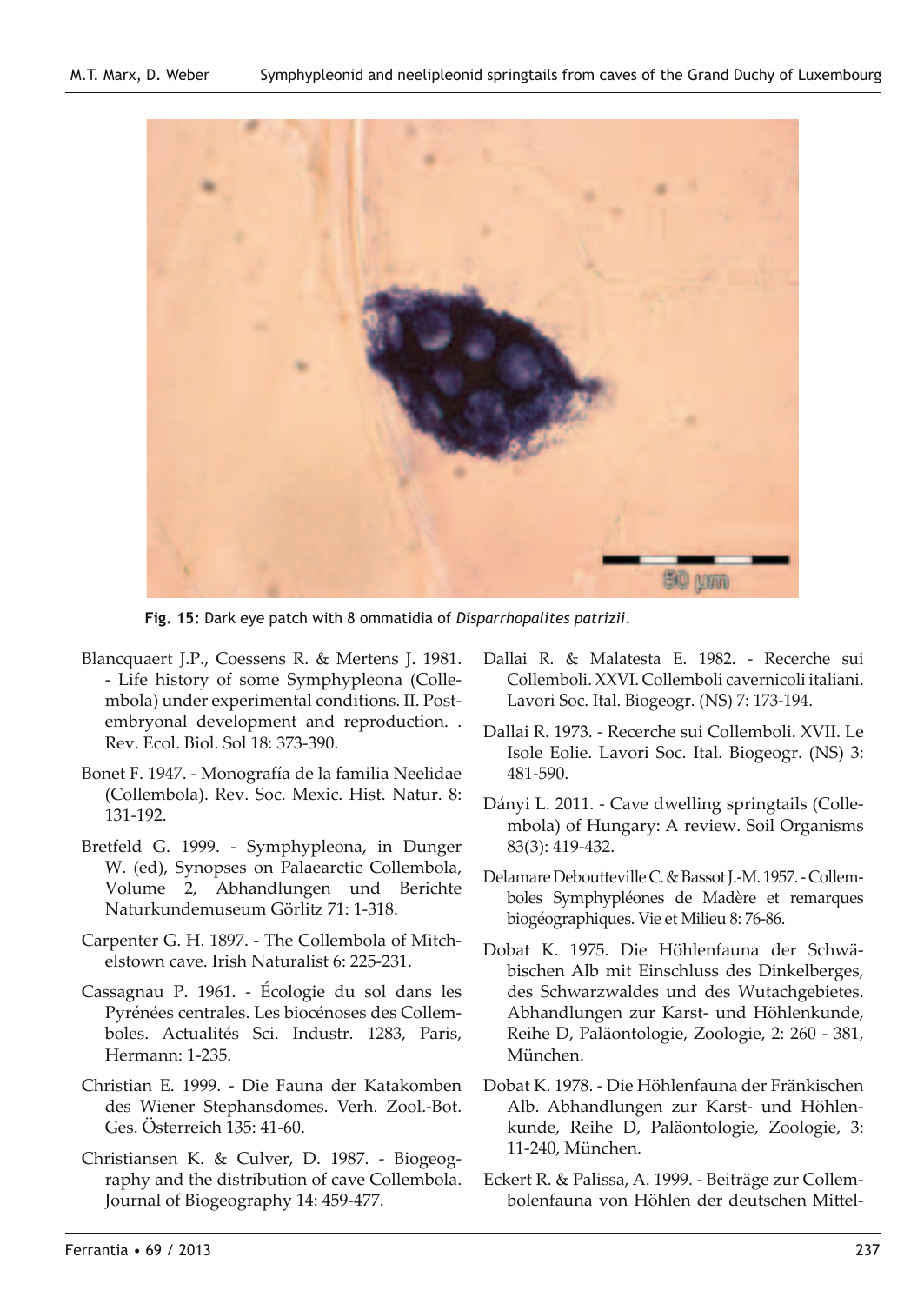gebirge (Harz, Kyffhäuser, Thüringer Wald, Zittauer Gebige) (Insecta: Collembola). Beiträge zur Entomologie 49(1): 211-255, Berlin.

- Eckert R. 1999. Kriterien zum Grad der Höhlenbindung von in Höhlen anzutreffenden Tieren - eine umfassende Untersuchung der Arthropodenfauna von Höhlen im Harz, Kyffhäuser, Thüringer Wald und Zittauer Gebirge. Mitt. des Verb. der dt. Höhlen- und Karstforscher 45(2): 62-65, München.
- Eckert R., Moritz M., Palissa A., Gruner, H.-E., Schmidt C. 1998. - Beiträge zur Arthropodenfauna (Spinnen und Weberknechte, Springschwänze, Asseln) der Höhlen deutscher Mittelgebirge (Harz, Kyffhäuser, Thüringer Wald, Zittauer Gebirge). Höhlenforschung in Thüringen. Mitteilungsblatt des Thüringer Höhlenvereins e.V., 11: 1-87, Eisenach.
- Fischer C. 1999. Aktueller Stand der Collembolennachweise aus der Sontheimer Höhle (7524/02) bei Heroldstatt-Sontheim/Schwäbische Alb. Mitt. des Verb. der dt. Höhlen- und Karstforscher, 45(2):60-61, München.
- Fjellberg A. 1984. Collembola from the Colorado Front Range, USA. Arctic and Alpine Research 16: 193-208.
- Fjellberg A. 2007. The Collembola of Fennoscandia and Denmark. Part II: Entomobryomorpha and Symphypleona. Fauna Entomologica Scandinavica 42: 1-264.
- Gama M.M. da 1988. Colémbolos das Canárias (Insectos, Apterygotas). Actas III congr. Ibérico Ent. 1988: 73-89.
- Gisin H. 1960. Collembolenfauna Europas. Museum d' Histoire Naturelle, Genève, 312 p.
- Gough H.J. 1972. Three new species of Collembola new to British list. Ent. Monthly Mag. 107: 139-140.
- Hopkin S.P. 1997. Biology of the springtails. Oxford University Press, Oxford, 330 p.
- Lee B.H. & Kim J.T. 1995. Population dynamics of the springtail, *Gulgastrura reticulosa* (Insecta, Collembola) from a Korean cave. Special Bulletin of the Japanese Society of Coleopterologists, Tokyo 4: 183-188.
- Lee B.H. & Thibaud J.M. 1987. A critical review of the taxonomy of *Gulgastrura reticulosa*, a cave

springtail from Korea. Systematic Entomology 12: 73-79.

- Leruth R. 1939. La Biologie du domaine souterrain et la Faune cavernicole de la Belgique. Memoires du Musee royal d' histoire naturelle de Belgique, 87: 1 - 506, Bruxelles.
- Massoud Z. & Thibaud J.M. 1973. Essai de classification des Collemboles " cavernicoles" européens. Intern. Speleol. 1973, V, sub-section Db: Karst Zoology: 141-157.
- Nosek J. 1962. The Apterygotes from Czechoslovakian soils. IV. Collembola: Sminthuridae. Zool. Listy 11: 335-354.
- Palissa A. 2000. Collembola, in Schwoerbel J. & Zwick P. (eds), Süßwasserfauna von Mitteleuropa Band 10, Spektrum Akademischer Verlag, Heidelberg, 166 p.
- Plachter H. 1976. Vergleichende Untersuchungen zur Ökologie und Biologie der Fauna fränkischer Karsthöhlen. Zulassungsarbeit zur wissenschaftlichen Prüfung für das höhere Lehramt: 1-137 + Anl., Erlangen.
- Reiffers J. & Arendt, A. 1995. Contribution à la connaissance de la faune des Collemboles du genre Orchesella au Luxembourg (Insecta, Collembola). Bull. Soc. nat. luxemb. 96: 117-120.
- Rusek J. 1972. Die Collembolenfauna der Höhlen des Mährischen Karstes. Věstn. Čes. Spol. Zool. 36: 54-72.
- Schleuter M. 1985. Zur Kenntnis der Collembolenfauna des Naturparkes Kottenforst-Ville: Das Artenspektrum. Decheniana 138: 149-156.
- Schulz H.J. (1992): Cave collembola from the Harz and Kyffhäuser mountains (Germany). VIII International Colloquium on Apterygota, Helsinki, Finland, 17-19 August, 1992, program and abstracts: 61, Helsinki.
- Schulz H.J. (1994): Cave collembola from the Harz and Kyffhäuser mountains (Germany). Acta Zoologica Fennica, 195: 124-128, Helsinki.
- Skalksi A. & Skalska B. (1969): The recent fauna of the Polish caves. Actes du IVe Congrès International de Spéléologie en Yougoslavie (12-26 IX 1965), 4-5: 211-223, Ljubljana.
- Stach J. 1945. The species of the genus Arrhopalites occurring in European caves. Acta Musei Historiae Naturalis, Krkow 1: 1-47.